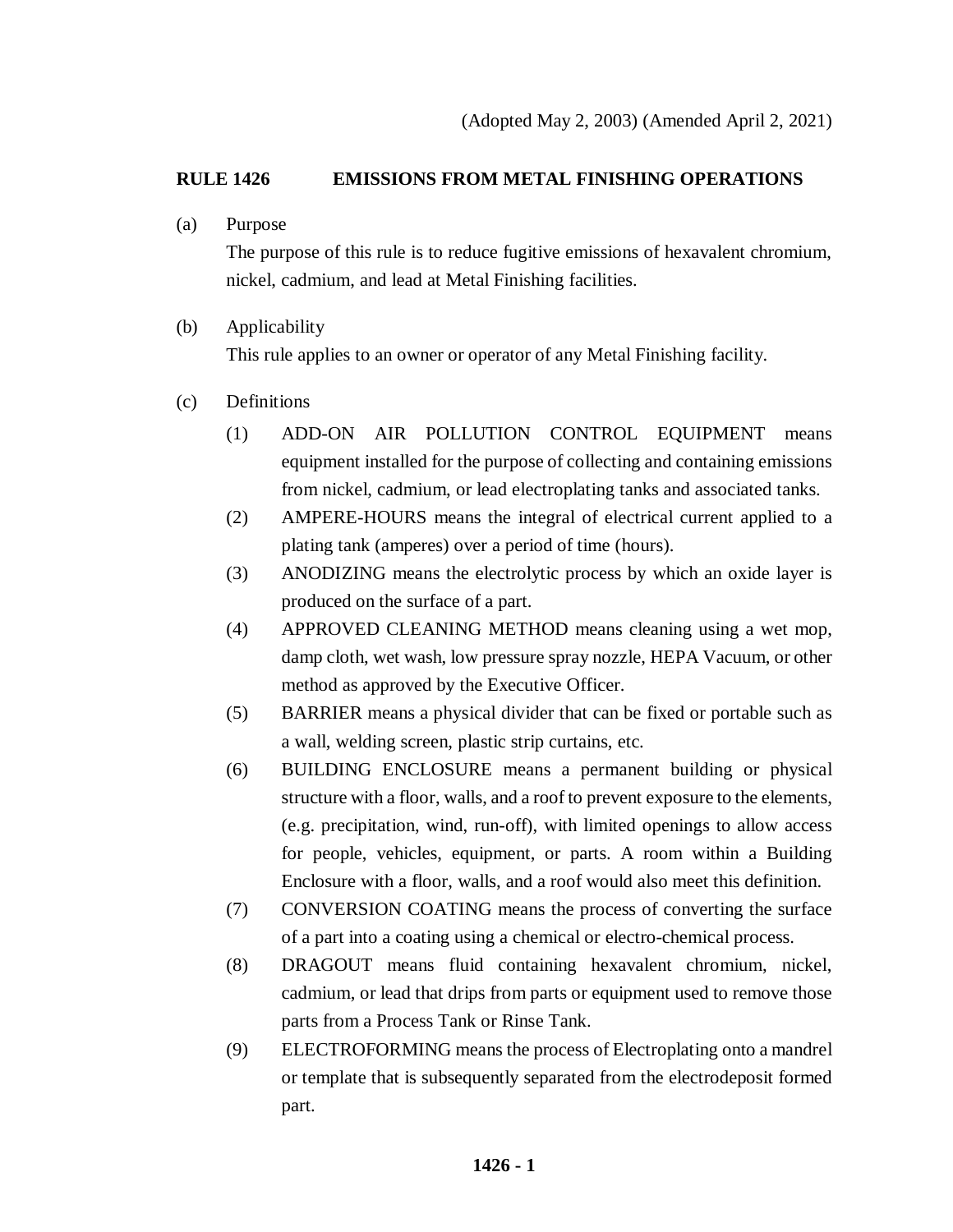- (c) (10) ELECTROLESS PLATING means the process of autocatalytic or chemical reduction of aqueous Metal ions plated onto a part.
	- (11) ELECTROPLATING means a process by which a layer of Metal is electrodeposited onto a part.
	- (12) ELECTROPOLISHING means the process to smooth, polish, deburr, or clean a part using an electrolytic bath solution.
	- (13) ENCLOSED STORAGE AREA means any space or structure used to contain material that prevents its contents from being emitted into the atmosphere.
	- (14) ETCH means the process to remove material from the surface of a part.
	- (15) FUGITIVE DUST means hexavalent chromium, nickel, cadmium, or lead particulate matter that becomes airborne by natural or man-made activities, excluding particulate matter emitted from an exhaust stack.
	- (16) HEPA VACUUM means a vacuum that is both designed to be fitted and used with a filter that is individually tested and certified by the manufacturer to have a control efficiency of not less than 99.97 percent on 0.3 micron particles.
	- (17) METAL means hexavalent chromium, nickel, cadmium, or lead.
	- (18) METAL FINISHING means Anodizing, Conversion Coating, Electroforming, Electroless Plating, Electroplating, Electropolishing, Etch, Passivation, Pre-Dip, Sealing, or Stripping by submerging the part into a tank or series of tanks with solution that contains a Metal.
	- (19) METAL REMOVAL FLUID means a fluid used at the tool and workpiece interface to facilitate the removal of metal from the part, cool the part and tool, extend the life of the tool, and to flush away metal chips and debris, but does not include minimum quantity lubrication fluids used to coat the tool work piece interface with a thin film of lubricant and minimize heat buildup through friction reduction. Minimum quantity lubrication fluids are applied by pre-coating the tool in the lubricant, or by direct application at the tool work piece interface with a fine mist.
	- (20) PASSIVATION means the process of forming an oxide layer onto a part.
	- (21) PRE-DIP means the process to prepare or activate a part's surface immediately prior to introduction into another Metal Finishing tank.
	- (22) PROCESS TANK means any tank used for Metal Finishing with a tank solution that contains a Metal.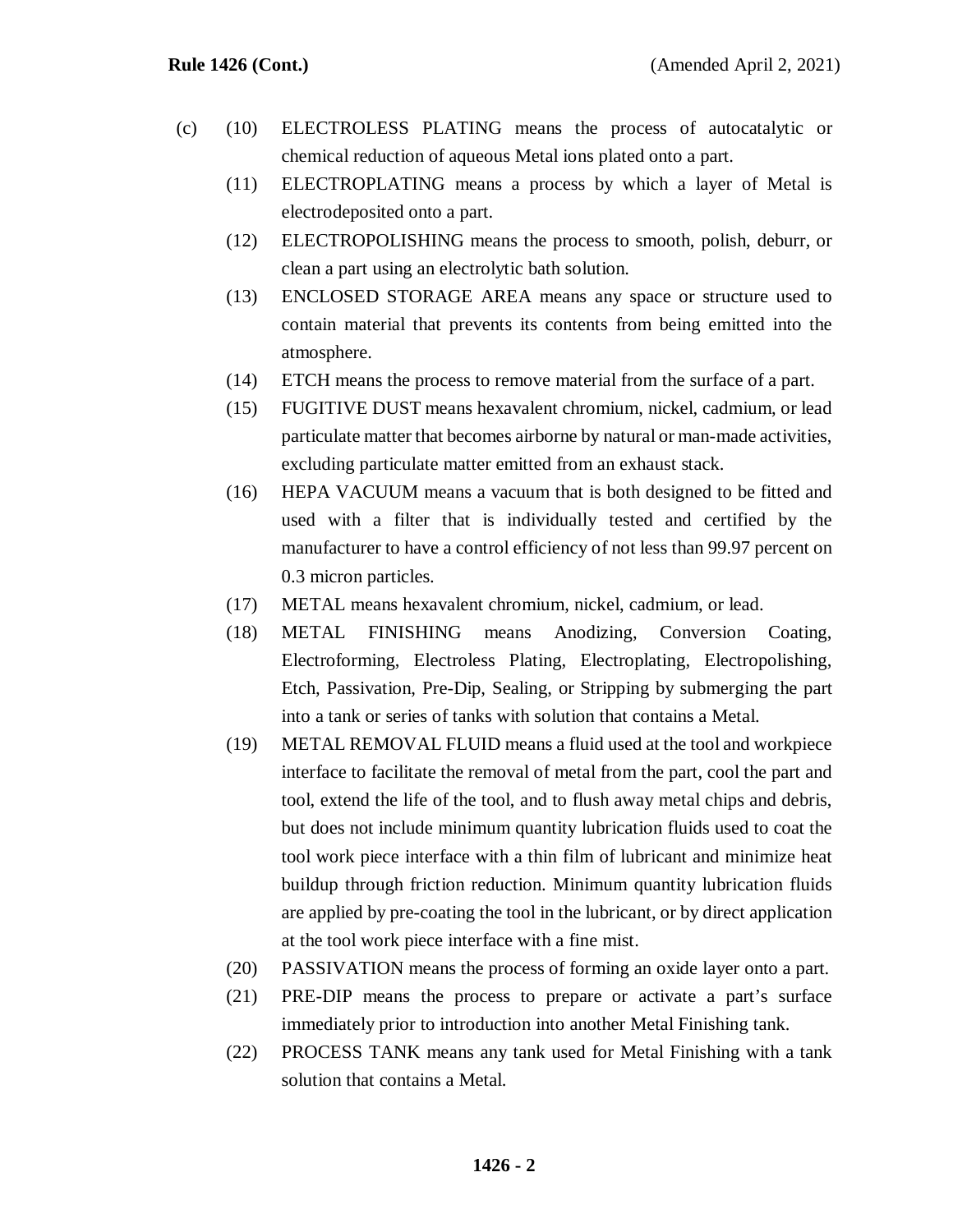- (c) (23) RINSE TANK means any tank where a part is partially or fully submerged into a liquid to remove any residual solution from a Process Tank.
	- (24) SCHOOL means any public or private school, including juvenile detention facilities with classrooms, used for the education of more than 12 children at the school in kindergarten through grade 12. A School also includes an Early Learning and Developmental Program by the U.S. Department of Education or any state or local early learning and development programs such as preschools, Early Head Start, Head Start, First Five, and Child Development Centers. A School does not include any private school in which education is primarily conducted in private homes. The term School includes any building or structure, playground, athletic field, or other area of School property.
	- (25) SEALING means the process of hydrating to fill or plug the pores of a coating by immersing an anodized part in a tank solution.
	- (26) SENSITIVE RECEPTOR means any residence including private homes, condominiums, apartments, and living quarters. A Sensitive Receptor also includes Schools, daycare centers, health care facilities such as hospitals or retirement and nursing homes, long term care hospitals, hospices, prisons, and dormitories or similar live-in housing.
	- (27) STRIPPING means the process of removing an existing Metal layer from a part.
	- (28) TANK PROCESS AREA means an area surrounding a Process Tank or Rinse Tank that is up to 15 feet or to a wall.
	- (29) TIER I HEXAVALENT CHROMIUM TANK is a tank subject to and defined in Rule 1469 – Hexavalent Chromium Emissions from Chromium Electroplating and Chromic Acid Anodizing Operations.
	- (30) TIER II HEXAVALENT CHROMIUM TANK is a tank subject to and defined in Rule 1469 – Hexavalent Chromium Emissions from Chromium Electroplating and Chromic Acid Anodizing Operations.
	- (31) TIER III HEXAVALENT CHROMIUM TANK is a tank subject to and defined in Rule 1469 – Hexavalent Chromium Emissions from Chromium Electroplating and Chromic Acid Anodizing Operations.
	- (32) WEEKLY means at least once every seven calendar days.
- (d) Building Enclosure Requirements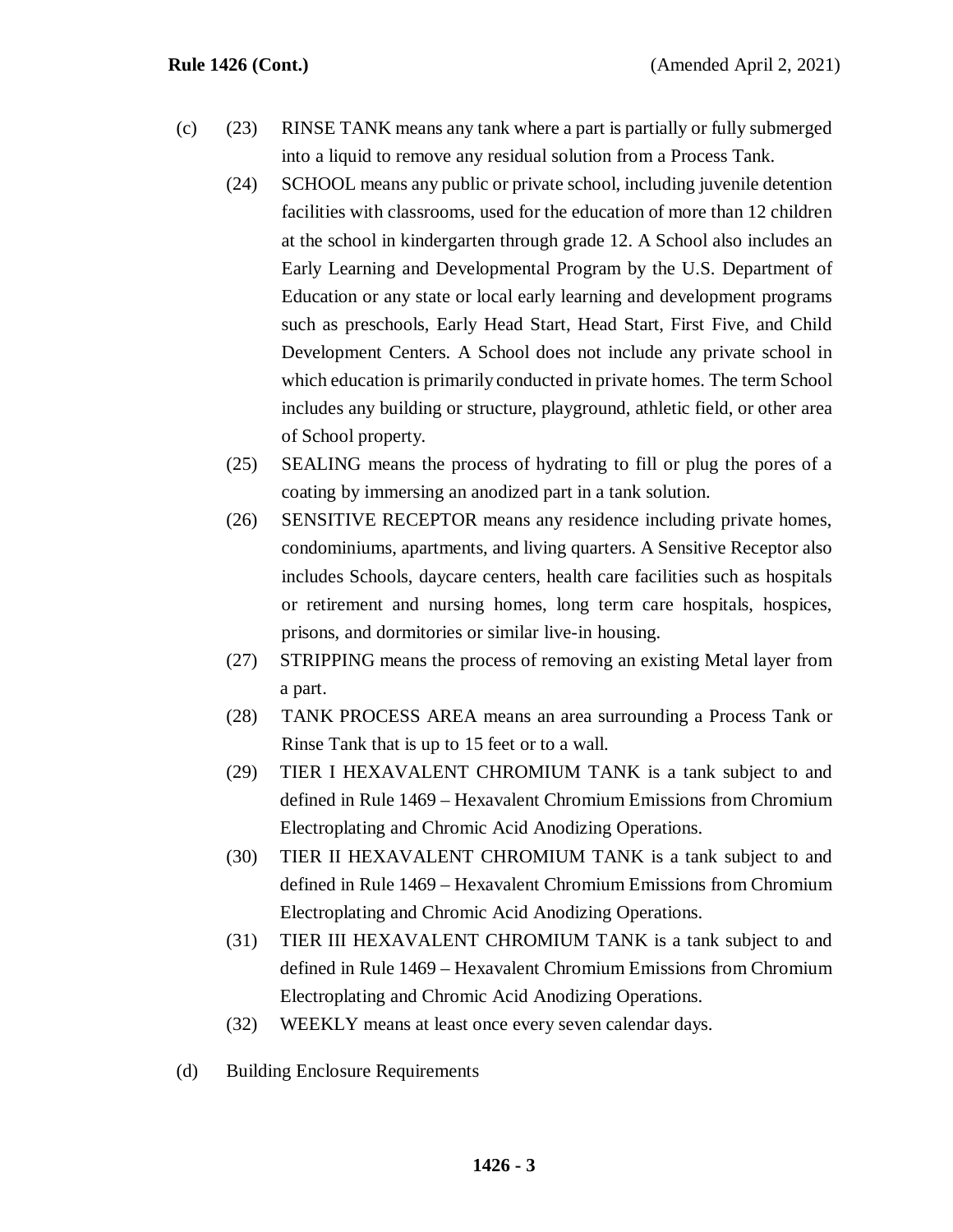- (d) (1) Beginning January 1, 2023, an owner or operator of a Metal Finishing facility shall operate all Process Tank(s) and Rinse Tank(s) within a Building Enclosure such that the following are met:
	- (A) The Building Enclosure openings that are open to the exterior and on opposite ends of the Building Enclosure shall not be simultaneously open except during the passage of vehicles, equipment, or people by using one or more of the following at one of the openings to prevent the passage of air:
		- (i) A door that automatically closes;
		- (ii) Overlapping plastic strip curtain;
		- (iii) A vestibule;
		- (iv) An airlock system;
		- (v) A Barrier or obstruction, such as a large piece of equipment that prevents air from passing through any space where Metal Finishing is conducted; or
		- (vi) An alternative method to minimize the release of Fugitive Dust from the Building Enclosure that is approved by the Executive Officer.
	- (B) Except during the movement of vehicles, equipment, or people, close any Building Enclosure opening by using one or more of the methods listed in clauses  $(d)(1)(A)(i)$  through  $(d)(1)(A)(iv)$  and  $(d)(1)(A)(vi)$  that directly faces and opens towards the nearest:
		- (i) Sensitive Receptor, with the exception of a School, that is located within 1,000 feet, as measured from the property line of the Sensitive Receptor to the Building Enclosure opening; and
		- (ii) School that is located within 1,000 feet, as measured from the property line of the School to the Building Enclosure opening.
	- (2) Beginning January 1, 2023, an owner or operator of a Metal Finishing facility shall conduct all buffing, grinding, and polishing operations within a Building Enclosure.
- (e) Housekeeping Requirements Beginning January 1, 2023, an owner or operator of a Metal Finishing facility shall: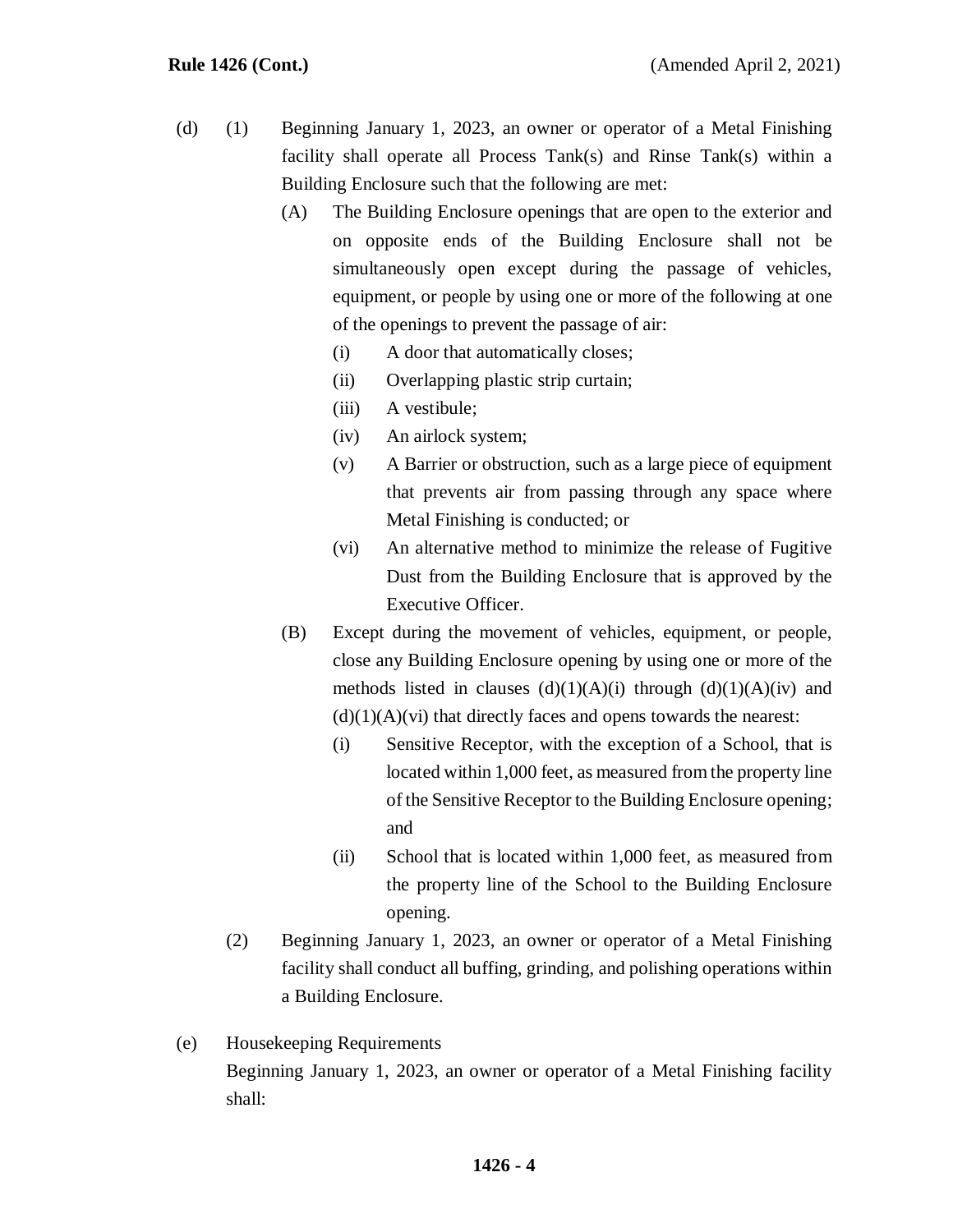- (e) (1) Store chemicals that may contain a Metal in a closed container in an Enclosed Storage Area when not in use.
	- (2) Use a closed container when transporting chemicals pursuant to paragraph (e)(1) between an Enclosed Storage Area and Tank Process Area.
	- (3) Clean using an Approved Cleaning Method:
		- (A) Any liquid or solid material that may contain a Metal that is spilled no later than one hour after being spilled onto a solid surface, except if spilled in a drip tray or containment device;
		- (B) Surfaces within the Enclosed Storage Area, open floor area, walkways around the Process Tank(s), walkways around the Rinse Tank(s), and any dust-accumulating surface potentially contaminated with Metal on a Weekly basis;
		- (C) Splashguards, drip trays, collection devices, or containment devices on a Weekly basis; and
		- (D) Floors within 20 feet of a buffing, grinding, or polishing workstation at least once a day on days when buffing, grinding, or polishing are conducted.
	- (4) Store waste materials that may contain a Metal in a container that is kept closed at all times except during filling or emptying.
	- (5) Eliminate all flooring in the Tank Process Area that is made of a fabric material, such as carpets or rugs.
	- (6) Store the following in a closed container or in an Enclosed Storage Area:
		- (A) Cleaning equipment and supplies used for housekeeping pursuant to paragraph  $(e)(3)$  when not in use;
		- (B) Reusable tank covers used with a Process Tank when not on the tank;
		- (C) Reusable hangers used with a Process Tank when not holding a part; and
		- (D) Anodes and cathodes used with a Process Tank when not in the tank.
	- (7) Ensure that the HEPA filter of a HEPA Vacuum is free of tears, fractures, holes or other types of damage, and securely latched and properly situated in the vacuum to prevent air leakage from the filtration system.
- (f) Best Management Practices Beginning January 1, 2023, an owner or operator of a Metal Finishing facility shall: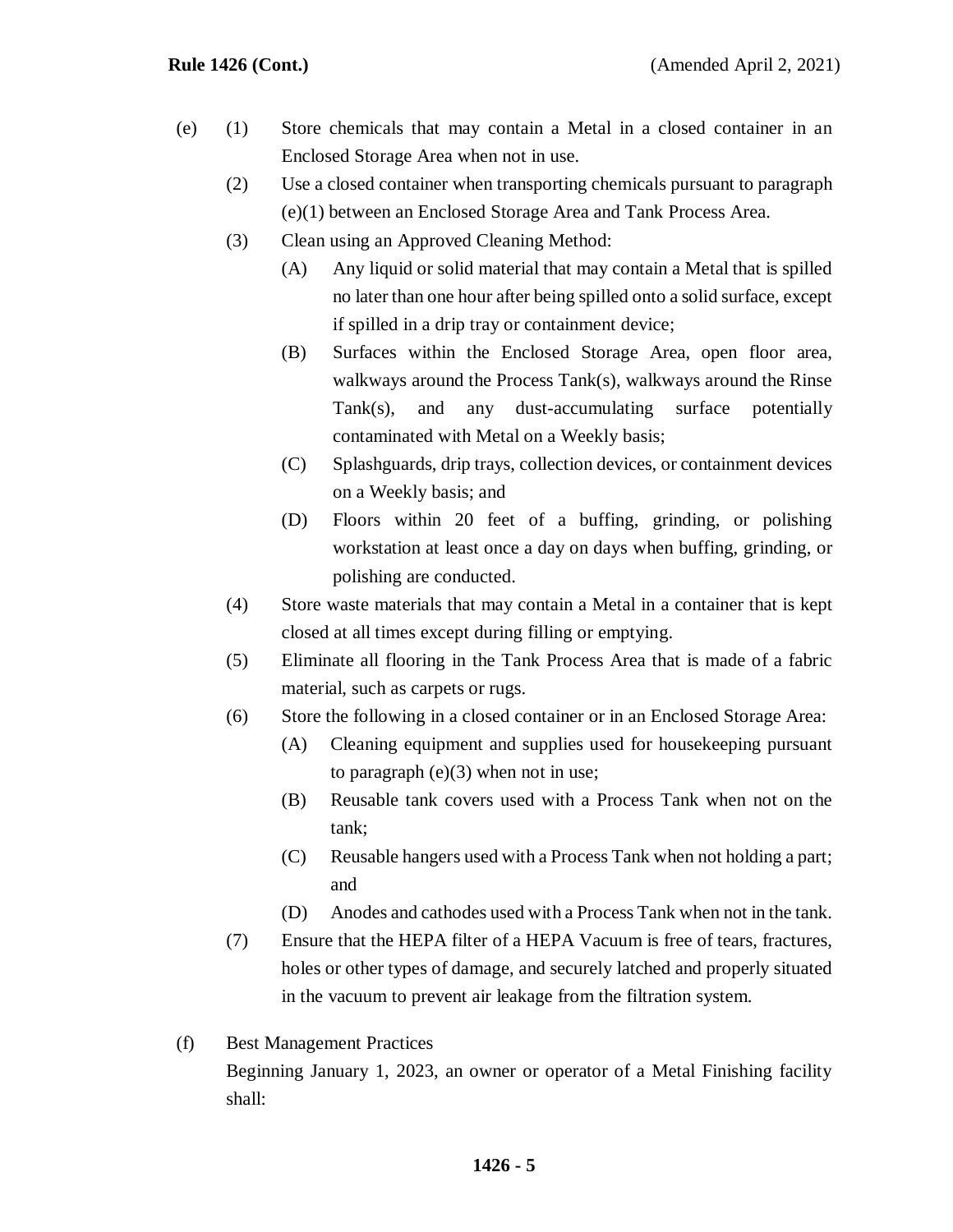- (f) (1) Minimize Dragout from a Process Tank or Rinse Tank in an automated line by installing a drip tray or other collection or containment device between a Process Tank or Rinse Tank such that liquid is collected and does not fall through the space between tanks.
	- (2) Minimize Dragout from a Process Tank or Rinse Tank in a non-automated line by handling each part or equipment used to handle these parts, so that liquid is not dripped outside a Process Tank or Rinse Tank unless the liquid is collected by a drip tray or other collection or containment device.
	- (3) If not treated as waste, return all liquid collected pursuant to paragraphs  $(f)(1)$  and  $(f)(2)$  back to the tank.
	- (4) Not conduct spray rinsing of parts or equipment that were previously in a Process Tank or Rinse Tank, unless the parts or equipment are:
		- (A) Fully lowered inside a tank where the liquid is captured inside the tank;
		- (B) Above a tank with a splash guard(s) that are free of holes, tears, or openings where all liquid is returned to the tank; or
		- (C) Above a tank where all liquid is returned to the tank and a low pressure spray nozzle is used, and the tanks are located within a process line utilizing an overhead crane system.
	- (5) Maintain clear labeling for each tank within the Tank Process Area that specifies the tank name or other identifier, South Coast AQMD permit number and tank number, bath contents, maximum concentration (in ppm) of all Metals, rectification, operating temperature range, and any agitation methods used, if applicable.
	- (6) Install a Barrier to prevent the migration of dust from buffing, grinding, or polishing areas to a Process Tank or Rinse Tank that is located in the same Building Enclosure.
	- (7) Comply with the manufacturers' recommended schedule for inspecting and maintaining Add-on Air Pollution Control Equipment that controls nickel, cadmium, or lead electroplating operation(s). If the inspection frequency is not specified by the manufacturer, inspection and maintenance activities shall be conducted at least once per calendar quarter.
	- (8) Not air sparge a Process Tank when Metal Finishing is not occurring or while a dry chemical containing a Metal is being added.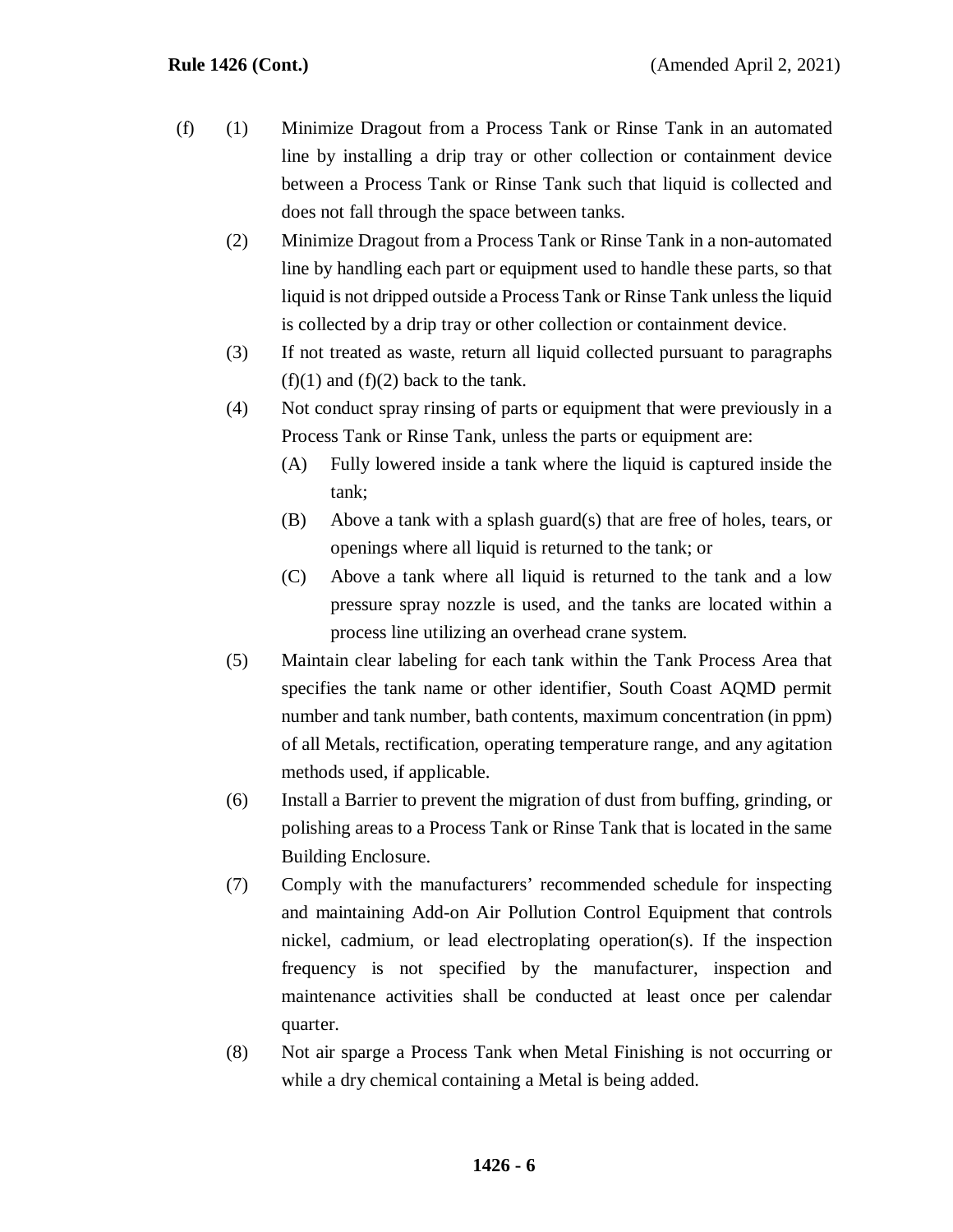- (g) Recordkeeping
	- (1) An owner or operator of a Metal Finishing facility with an Ampere-hour meter equipped at a Process Tank shall record the actual cumulative rectifier usage for each calendar month and the total for each calendar year.
	- (2) Prior to replacement of a continuous recording non-resettable Amperehour meter equipped at a Process Tank, an owner or operator of a Metal Finishing facility shall photograph the actual Ampere-hour reading of the Ampere-hour meter being replaced.
	- (3) Immediately following the installation of a new Ampere-hour meter, an owner or operator of a Metal Finishing facility shall photograph the actual Ampere-hour reading of the new Ampere-hour meter.
	- (4) An owner or operator of a Metal Finishing facility shall maintain records demonstrating compliance with the requirements of subdivisions (e) and (f) and paragraphs  $(g)(1)$  and  $(g)(2)$ .
	- (5) All records shall be maintained for at least five years; at least the two most current years shall be kept on site.
- (h) Reporting
	- (1) Beginning January 1, 2022, an owner or operator of a Metal Finishing facility shall keep onsite and make available to the Executive Officer, upon request, a Tank Inventory Report for all Process Tanks and Rinse Tanks that includes the following information:
		- (A) Facility name;
		- (B) South Coast AQMD facility identification number;
		- (C) Equipment address;
		- (D) Business hours;
		- (E) Facility contact information with name, title, and phone number; and
		- (F) Process Tank and Rinse Tank information including:
			- (i) Tank name or other identifier;
			- (ii) South Coast AQMD permit number and tank number;
			- (iii) Bath contents;
			- (iv) Maximum concentration (in ppm) of all Metals;
			- (v) Applicable Rule 1426 Exemption;
			- (vi) Rectification, if applicable;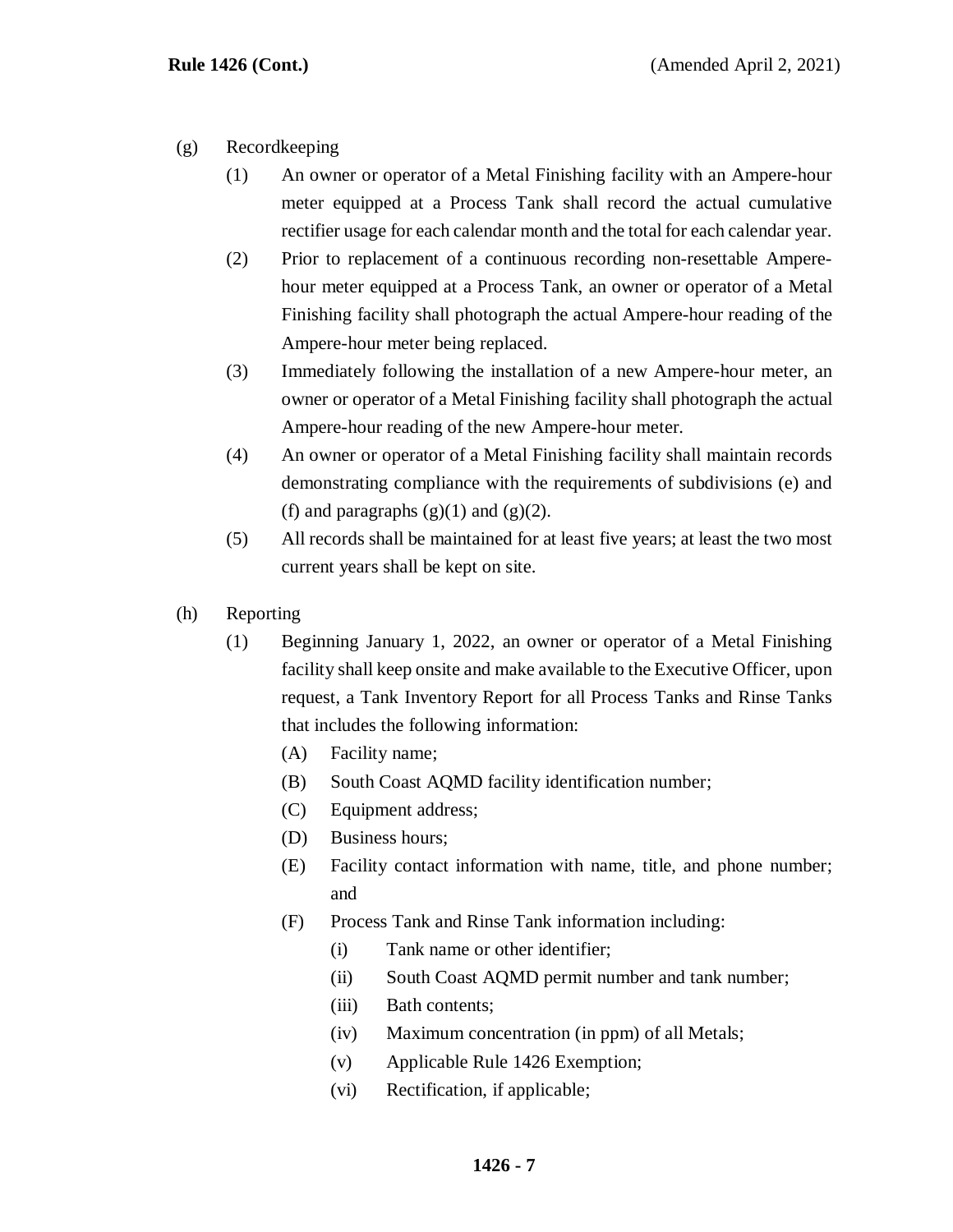- (h) (1) (F) (vii) Operating temperature range, if applicable; and (viii) Agitation method used, if applicable.
	- (2) No later than February 1, 2022, an owner or operator of a Metal Finishing facility operating on or before January 1, 2022 shall submit a Tank Inventory Report to the Executive Officer.
	- (3) Within 14 days of receiving a written request from the Executive Officer, an owner or operator of a Metal Finishing facility shall provide an updated Tank Inventory Report.

## (i) Interim Requirements for Facilities

The following requirements shall be in effect until the requirements of subdivisions (e) and (f) become effective on January 1, 2023.

- (1) An owner or operator of a facility conducting chromium, nickel, cadmium, or lead Electroplating operations, or chromic acid Anodizing shall not air sparge tanks containing chromic acid when the tank is not in use, and may air sparge the tank up to one hour prior to parts being placed in the tank, and one hour after parts are removed from the tank.
- (2) An owner or operator of a facility conducting chromium, nickel, cadmium, or lead Electroplating operations, or chromic acid Anodizing shall:
	- (A) Store nickel, cadmium, and lead in powder or Metal salt form in a closed container in an Enclosed Storage Area;
	- (B) Use a closed container when transporting nickel, cadmium, or lead in powder or Metal salt from an Enclosed Storage Area to Electroplating tanks;
	- (C) Wash down, vacuum, or wet mop, or maintain with the use of nontoxic chemical dust suppressants surfaces within the Enclosed Storage Area that accumulate dust; and
	- (D) Store, dispose of, recover, or recycle wastes which contain nickel, cadmium, or lead generated from housekeeping activities by using practices that do not lead to Fugitive Dust.
	- (E) Comply with the manufacturers recommended schedule for inspecting and maintaining Add-on Air Pollution Control Equipment that controls nickel, cadmium, or lead Electroplating operation(s). If the inspection frequency is not specified by the manufacturer, recommended inspection and maintenance activities shall be conducted at least once per calendar quarter.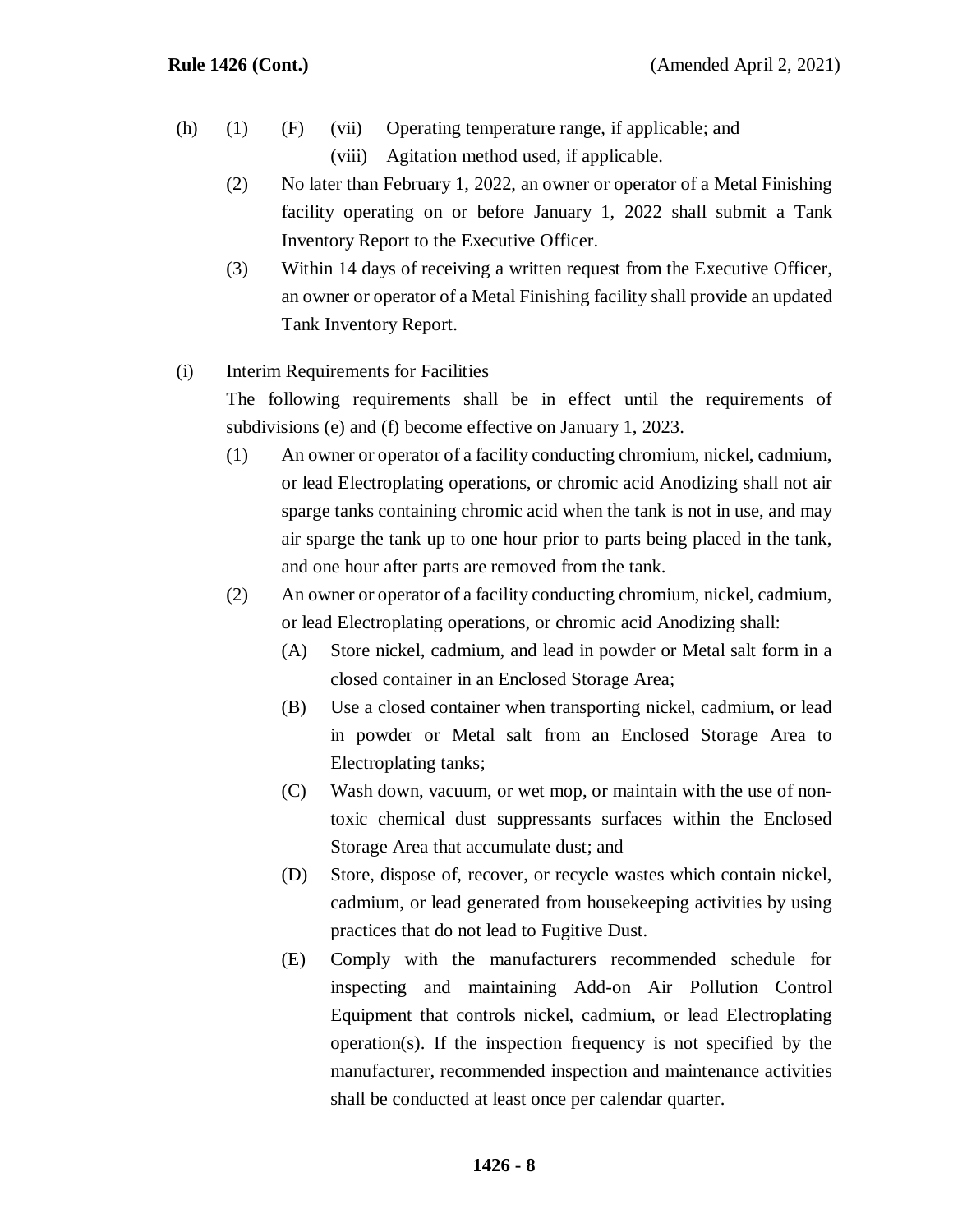- (i) (3) The owner or operator of a facility conducting chromium, nickel, cadmium, or lead Electroplating operations, or chromic acid Anodizing shall maintain records demonstrating compliance with housekeeping practices, as required by subparagraphs  $(i)(2)(A)$  through  $(i)(2)(D)$ including the name of the person performing specified activities, the dates on which specific activities were completed, and records showing that wastes containing chromium, nickel, cadmium, or lead have been stored, disposed of, recovered, or recycled.
- (j) Exemptions
	- (1) The requirements of this rule, except subdivision (h), do not apply to an Anodizing, Conversion Coating, Electroforming, Electroless Plating, Electroplating, Passivation, Pre-Dip, or Sealing tank provided either:
		- (A) A South Coast AQMD permit condition limits the tank solution concentration to less than 1,000 ppm for each individual Metal;
		- (B) Records for the tank solution are retained on-site and made available to the Executive Officer, upon request, that does not specify a concentration of 1,000 ppm or greater for any Metal; or
		- (C) A laboratory analysis demonstrating that the tank solution contains less than 1,000 ppm for each individual Metal is:
			- (i) Performed using an approved ASTM, CARB, or U.S. EPA test method, where total chromium may serve as a surrogate for hexavalent chromium;
			- (ii) Retained on-site; and
			- (iii) Made available to the Executive Officer, upon request.
	- (2) The requirements of this rule, except subdivision (h), do not apply to a Stripping, Etch, or Electropolishing tank provided either:
		- (A) A South Coast AQMD permit condition limits the tank solution concentration to less than 1,000 ppm for each individual Metal;
		- (B) The tank solution is replaced at least once every 6 calendar months with new tank solution that contains less than 1,000 ppm for each individual Metal and the corresponding records are retained on-site; or
		- (C) A laboratory analysis demonstrating that the tank solution contains less than 1,000 ppm for each individual Metal is:
			- (i) Conducted every 6 calendar months;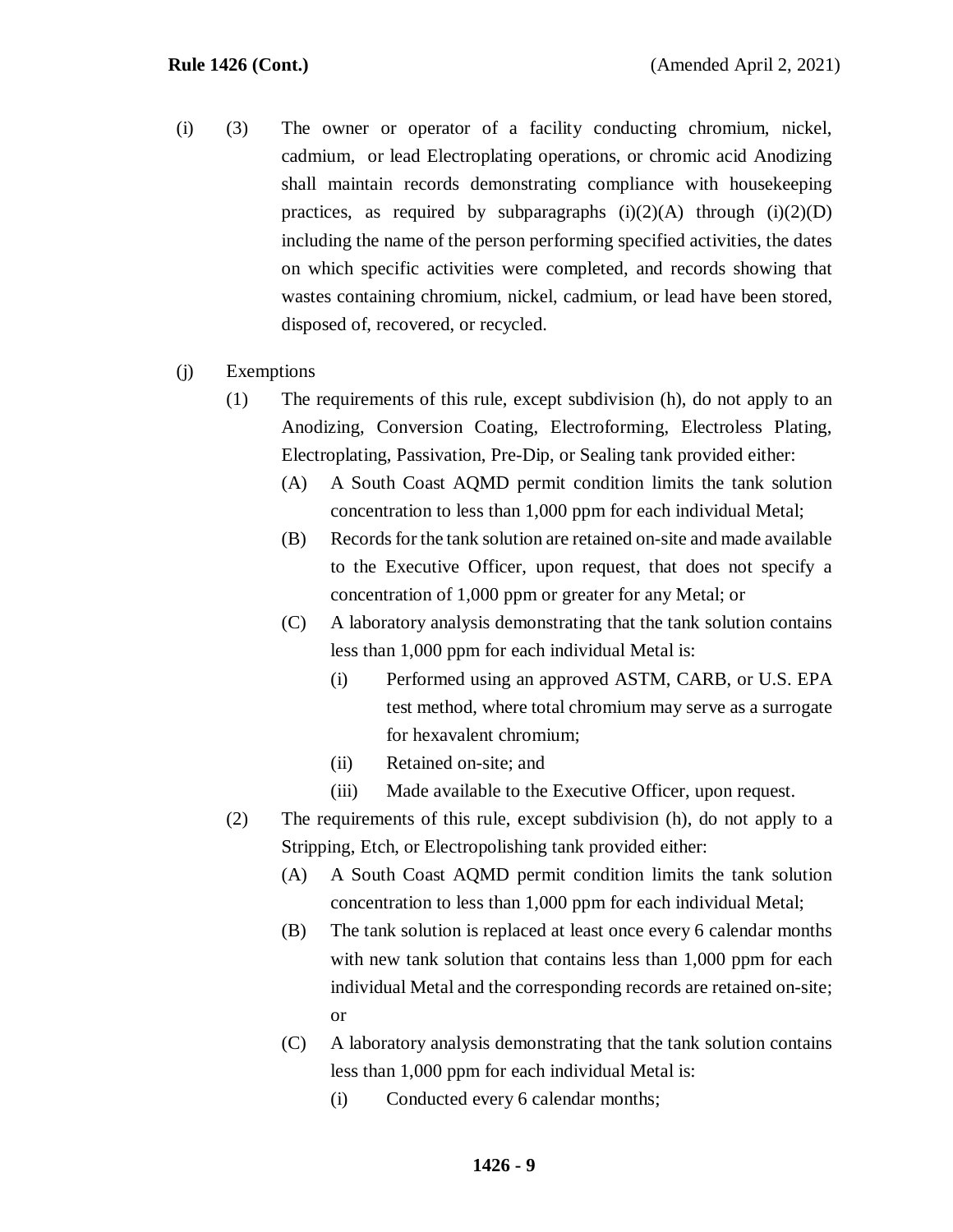- (j) (2) (C) (ii) Performed using an approved ASTM, CARB, or U.S. EPA test method, where total chromium may serve as a surrogate for hexavalent chromium;
	- (iii) Retained on-site; and
	- (iv) Made available to the Executive Officer, upon request.
	- (3) The requirements of this rule, except subdivision (h), do not apply to a Rinse Tank provided either:
		- (A) A South Coast AQMD permit condition limits the Rinse Tank solution concentration to less than 1,000 ppm for each individual Metal;
		- (B) The Rinse Tank is part of a rinsing operation that is designed to be continuously diluted with water;
		- (C) The Rinse Tank is permanently connected to a system to remove Metal:
		- (D) The tank solution is replaced at least once every 12 calendar months with water and the corresponding records are retained on-site; or
		- (E) A laboratory analysis demonstrating that the tank solution contains less than 1,000 ppm for each individual Metal is:
			- (i) Conducted every 12 calendar months;
			- (ii) Performed using an approved ASTM, CARB, or U.S. EPA test method, where total chromium may serve as a surrogate for hexavalent chromium;
			- (iii) Retained on-site; and
			- (iv) Made available to the Executive Officer, upon request.
	- (4) The requirements of subdivision (d) do not apply to Building Enclosures subject to the requirements of Rule 1469.
	- (5) The requirements of subdivision (e) do not apply to areas, materials, or equipment that are subject to the requirements of Rule 1469.
	- (6) The requirements of subdivision (f), except paragraph  $(f)(5)$ , do not apply to Tier I, Tier II, or Tier III Hexavalent Chromium Tanks that are subject to the requirements of Rule 1469.
	- (7) The requirements of subdivision (d) do not apply to total enclosures that are subject to the requirements of Rule 1420 – Emissions Standard for Lead.